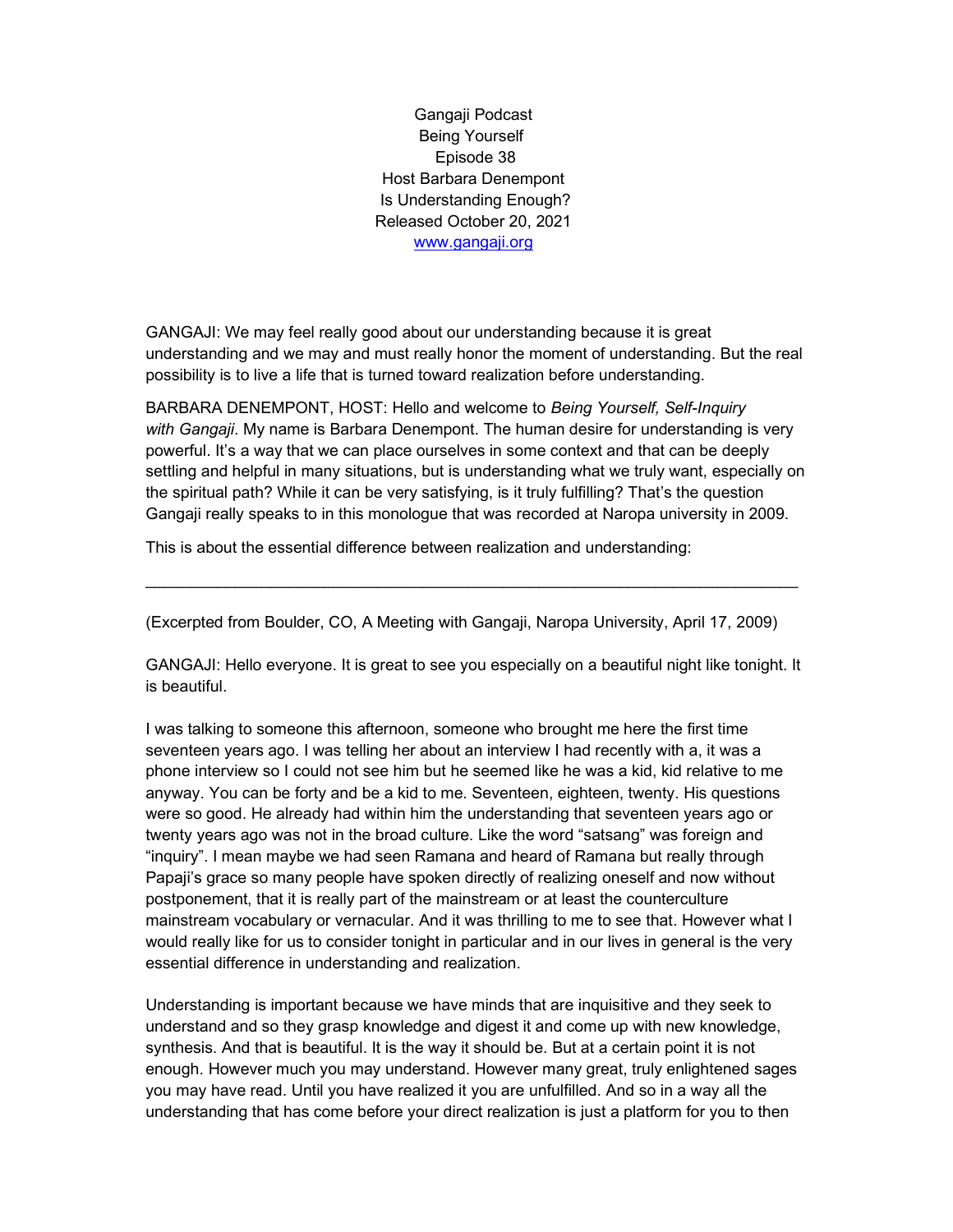leap off of, because in a certain sense, in real sense, understanding is about control. If we can understand something then we can get a grip on it, we can control it and that can get us to the next stage. We can see what is working in our lives, what is not working. What is right action, what is wrong action and we have understanding of that. But realization is really about surrender. It is about gathering all of the control and then surrendering it. It is leaping off the platform of all our understanding.

I have studied some of the traditions and the ones I have studied – the Buddhist ones in particular, Christian ones too, really point to that same moment of surrender, of all is given. Really all is given and from that then the promise is in the Christian vocabulary of redemption, the Buddhist it maybe enlightenment. For Papaji, for my teacher it was realizing yourself and he told me that the only people who would be drawn to hear what I have to say are people who are ready for that. So that is you whatever you may be thinking. Especially tonight is proof that it is you because there was some inconvenience in getting here tonight and that is a good thing. Often in the West it is too easy. There is a whole parade of teachers and teachings that come through and offerings and promises and we have it in our laps. But to actually have some inconvenience and to gather with a group of like-minded people to hear that it is your time, simply because you are here, to surrender, to realize yourself fully and completely and to reap the benefits of a fulfilled life without knowing what that fulfilled life is. I am not offering a visualization or a law of attraction or a list of outcomes. Without having any idea what fulfillment looks like or feels like or acts like or talks like, just the fulfillment that comes from surrendering the struggle to find out who you are.

This is exactly the stage I was in when I met my teacher and he told me to stop. For me that is a holy word. Stop. It is not a word that can actually be understood. We can understand it but if we understand it, it is at a very elementary level. If you really let that word in it is radical and profound and it is present daily. And it is really stop struggling. Stop your struggle with reality in this moment. Stop your bargaining with reality. Stop your conditioning with reality. Stop your deal making. Stop your futurizing. Stop your past-izing. Be still. And in that instant there is no struggle. And when you are still and consciously still, you recognize what is always present, what is unaffected and untouched by any struggle, by any idea of enlightenment or un-enlightenment, redemption or doom. What is free? If you inquire deeply into that without moving towards it or away from it you discover it to be your own Self. That all the struggle has just been a whirlwind of an active mind, a powerful mind, a destructive mind, a creative mind, a positive mind, a negative mind. Just a whirlwind of that around a core of absolute purity and silence and fulfillment and that is who you are. It is actually quite simple to realize. It happens in an instant of being willing to stop. The challenge comes after that instant because we have these human minds that are so quick and they understand and "I got it" is often one of the first insights that arises. "I got it. That is it. It was so simple," and that is true and that is true. But if we begin to rely on the memory of that moment of absolutely surrendering then we are once again in understanding rather than in realization.

So realization is not located any place or any time. It does not begin or end. It is not located in that spectrum. That is where understanding is. At first you did not understand and then you do understand and then that moment of understanding, pure understanding, what you understand is what has always been here, the perfection at the core. But then if we try to understand that we understand that, it is dead again. We may feel really good about our